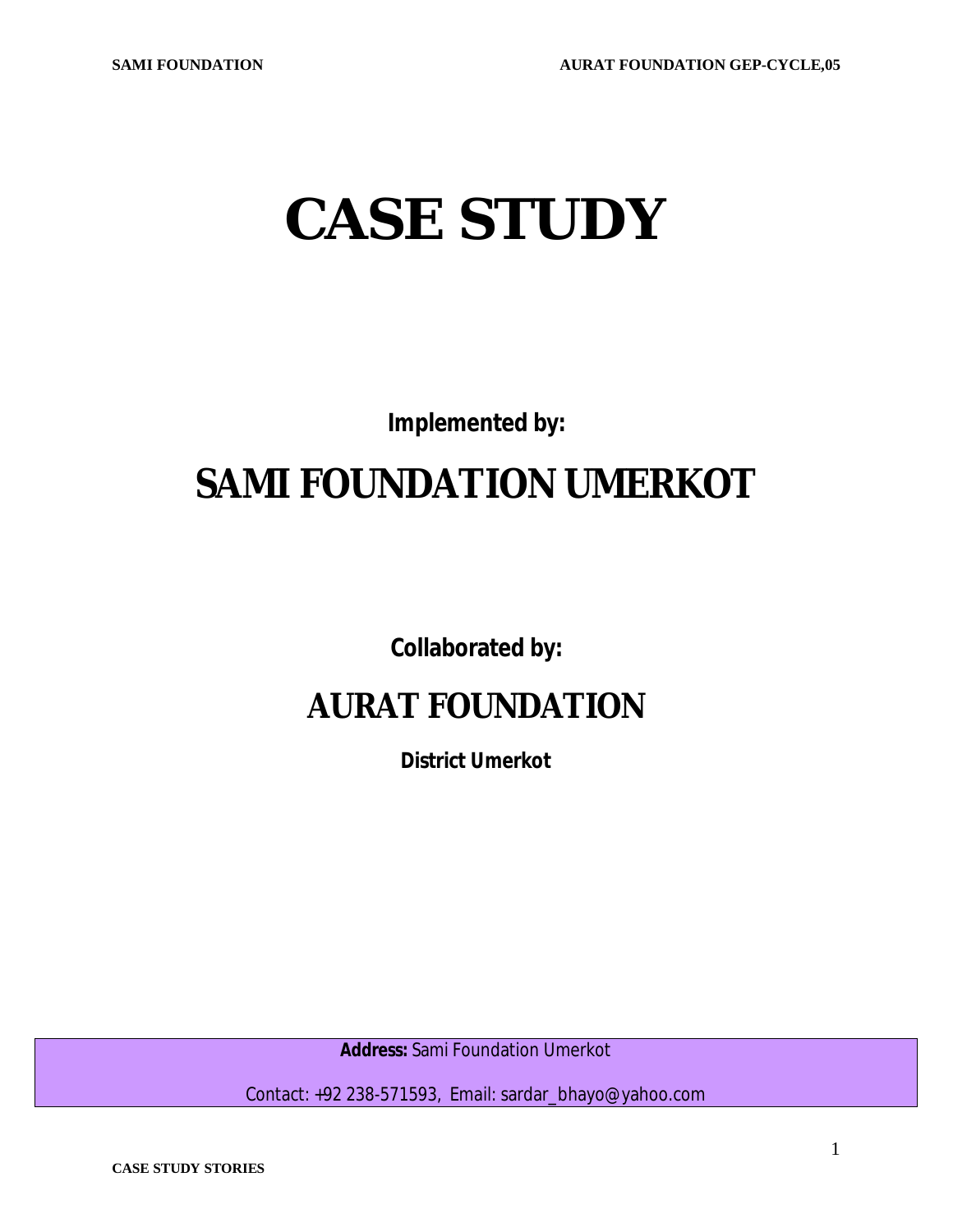## **Contents**

| $S#$ .       | <b>Description</b>                 |
|--------------|------------------------------------|
| $\mathbf{1}$ | Specific Objectives of Case study  |
| 2            | Profile of Right Holder            |
| 3            | Back ground of targeted area/UC    |
| 4            | Major issues related Right Holders |
| 5            | Expected out puts / results        |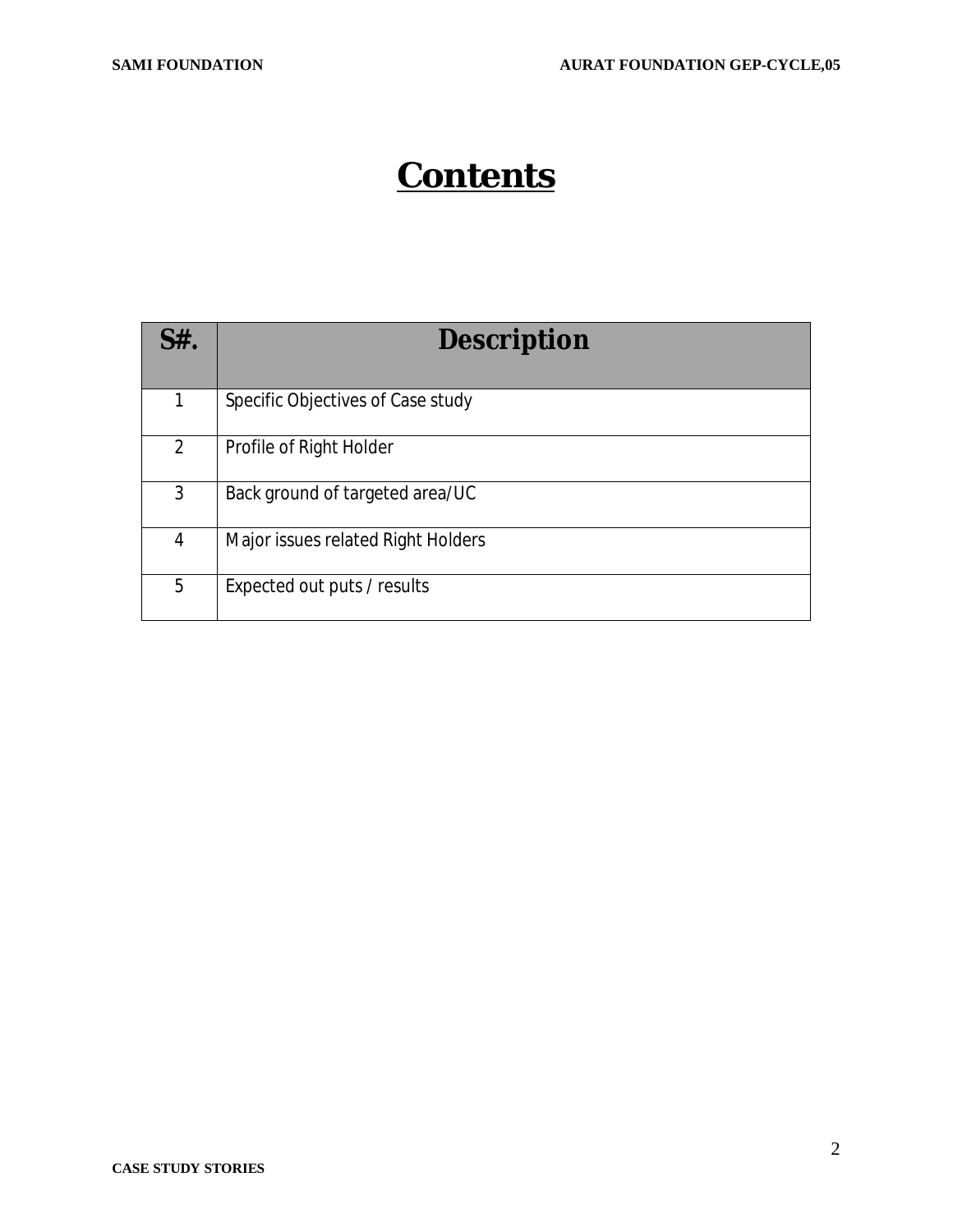### **Objectives of Case Study:**

#### **The specific objectives are:**

- 1. To calculate the views of targeted right holders, their views will appreciate and encourage other right holders to register CNICs
- 2. To enhance women to sensitize on their basic right to register CNIC and informed importance of CNIC registration
- 3. Focus on imparting Voter education to women and enhancing their engagement in political processes.
- 4. Examplory and symbolic case studies will be source for effective mobilization among right holders to register their CNICs.

### **CASE STUDY-01**

### **Name: SANJAL (WIDOW)**

#### **BACK GROUND:**

Her name is Sanjal (widow) resident of village Ajan Rajar Unoion Council Sabho, taluka Umerkot. Her parents worked of mud pots and went away for selling mud pots in different areas. Her parents have been living in UC Sabho for many years and mostly members of her family are alliterated. She was unknown and unaware about the CNIC registration and its importance before project activities regarding Supporting Women's CNIC registration.

#### **VIEWS:**

Ms. Sanjal oad was mobilized and sensitized about the importance of CNIC registration and its value in the life of any right holder. Field team has started to launch awareness and mobilization campaign in targeted areas/villages. During introductory meeting and mobilization process local population of Village Ajan Rajar, UC Sabho participated and they have been mobilized and sensitized. That time a woman named Ms. Sanjal (widow) was 75 years old and mother of 2 sons and one daughter, identified as unregistered her CNIC and she has never aware and informed about CNIC registration, so she could not register her CNIC. When she was sensitized and educated on the

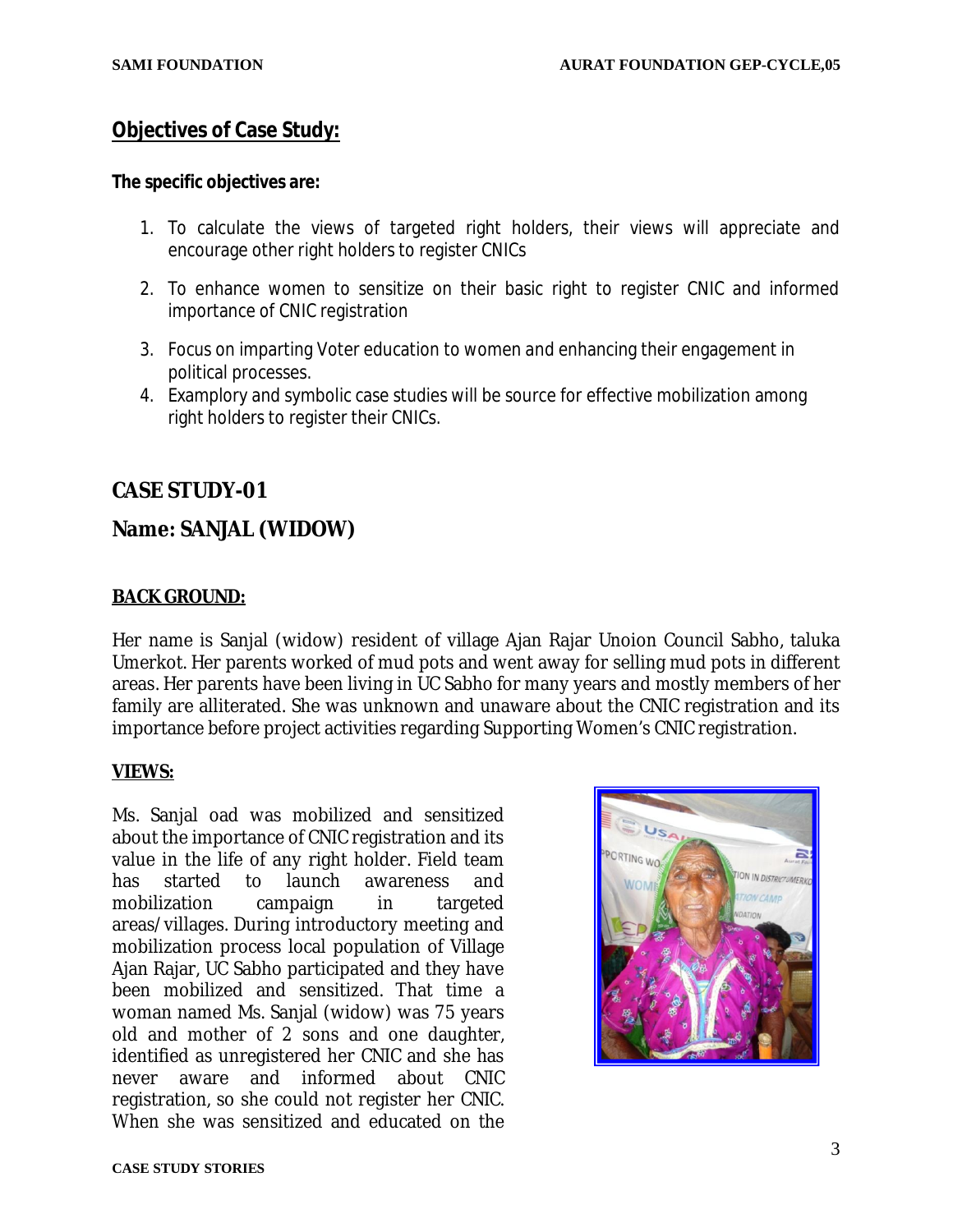importance of CNIC registration, she was really appreciated and changed his views to register CNIC. She also told that nobody informed about the basic rights of women, especially holding rights on CNIC registration.

Field team mobilized and told her that there are basic rights of women as equal rights of men, so all women are rights holders. CNIC is not only the national identity or any formal document which identifies and ensures anybody is legalized citizen of country. It was also told that CNIC registration appreciated its utilization regarding official/unofficial documents or processes.

After mobilization she sensitized on CNIC registration, she was facilitated for CNIC registration at targeted camp. She was found very happy and also she encouraged to other women for CNIC registration. After CNIC registration now she is voluntarily working and mobilizing right holders to register their CNICs at camps.

### **CASE STUDY-02**

### **Name: SARAN BHEEL**

### **Back ground of Right Holder:**

Ms. Saran w/o Heero Bheel, she has been living at village Seth Ghansham Das in union council Sabho Taluka Umerkot, District Umerkot. She is very old and unable work in field or forms with other family members. She knows about CNIC registration and its importance in her life but she did not ever register her CNIC, instead of that she did not feel need to register CNIC. Her husband is old age, She has 3 sons and 5 daughters, her sons are farmers and girls have been married and living with their in-laws in different areas. She is facing poverty and has no basic facilities.



#### **Views of Right Holder:**

Ms. Sara (80 years old) shared information and discusses different issues during meeting (Kachahri) at his village. While she was mobilized and sensitized about CNIC registration, she said that I know the CNIC registration is necessary and it is beneficial for people, especially basic right to utilize CNIC during election and some time it is used for getting findings during flood situation. She was not known other benefits having CNICs. She was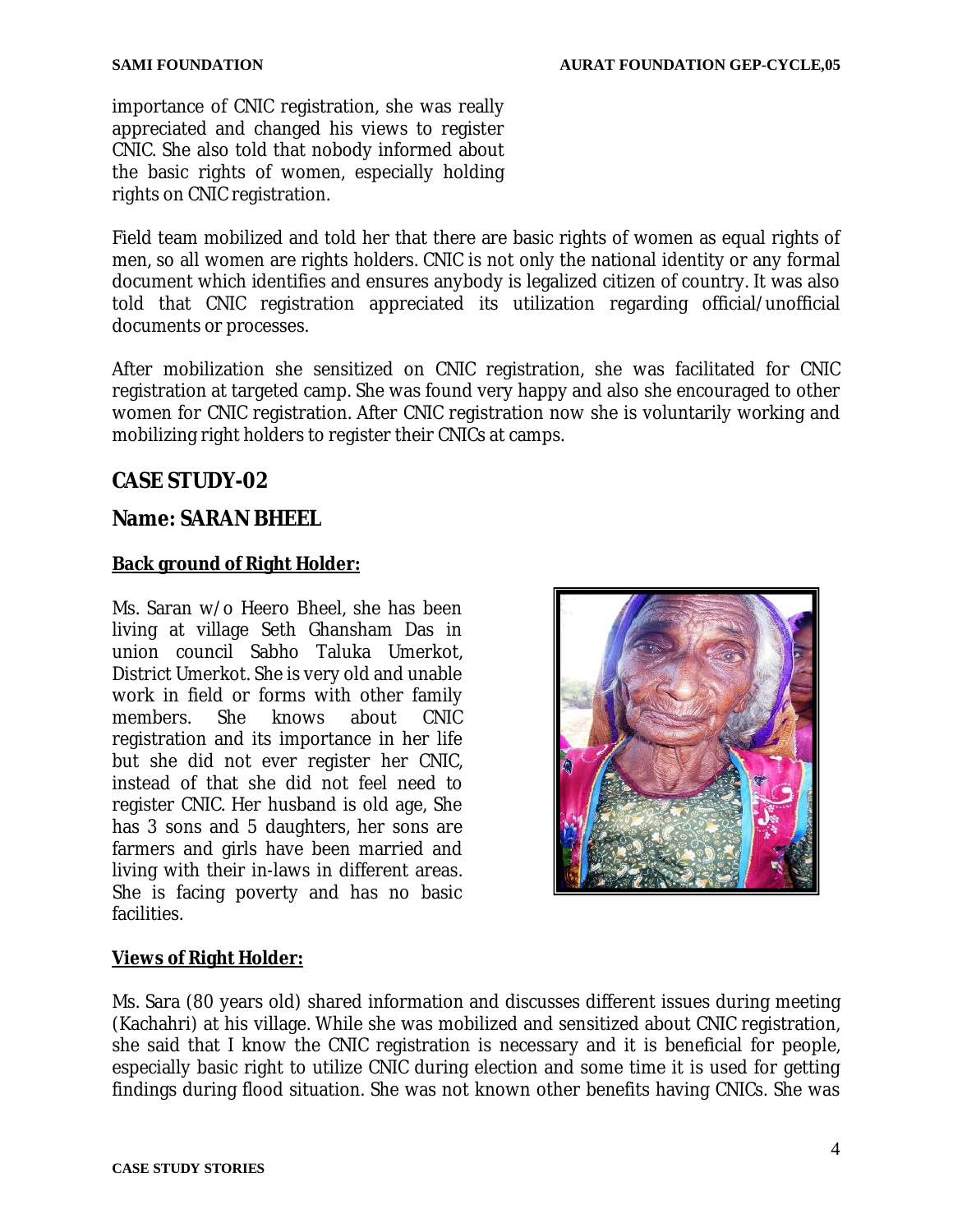sensitized and informed about the actual benefits and basic right to register CNIC. Ms. Sara appreciated and ensured that she will also register CNIC at camp.

She was informed that women's rights are equal rights of men. All women must register their CNIC and also CNICs are beneficial for women like men enjoy having CNICs. Ms. Sara was mobilized and facilitated for CNIC registration camp.

After CNIC registration she was found happy and she viewed that it is pleased to register her CNIC at camp.

## **CASE STUDY-03**

#### **Name: PATHANI**

#### **Back ground of Right Holder:**

Ms. Pathani (80 years old) house wife and working in field in old age. She is living in Village Surhani Machi, Near Sabho Taluka Umerkot. Her Husband Mr. Loung is farmer and working for hand to mouth. She was not aware about the importnace of CNIC holding and its benefits in her life.



#### **Views of Right Holder:**

Ms. Pathani, 80 years old said that she was unaware about the CNIC registration; there is not any body who tell me about the importance of CNIC registration and its process. Although I know that CNIC is a document for identity, if it is possible having CNIC, otherwise no need of it. She said my husband and other family members never feel regarding CNIC registration.

She said that staff of Sami Foundation aware me and informed about the basic importance and its utilization in life. She was aware and told that it is also aware that CNIC is legal document/card of identity and it is used in different purposes related any body's life. Like children might be enrolled in schools/education institutions, plot possessions/registration, any Govt. /Semi Govt./Private Job/requirements, land utilization, Agriculture purposes etc.

Ms, Pathani mobilized and raised her knowledge about CNIC registration and its benefits. She said that I really understood and realized first time that CNIC is used for many purposes. She also added that CNIC holders benefitted during flood situation and also got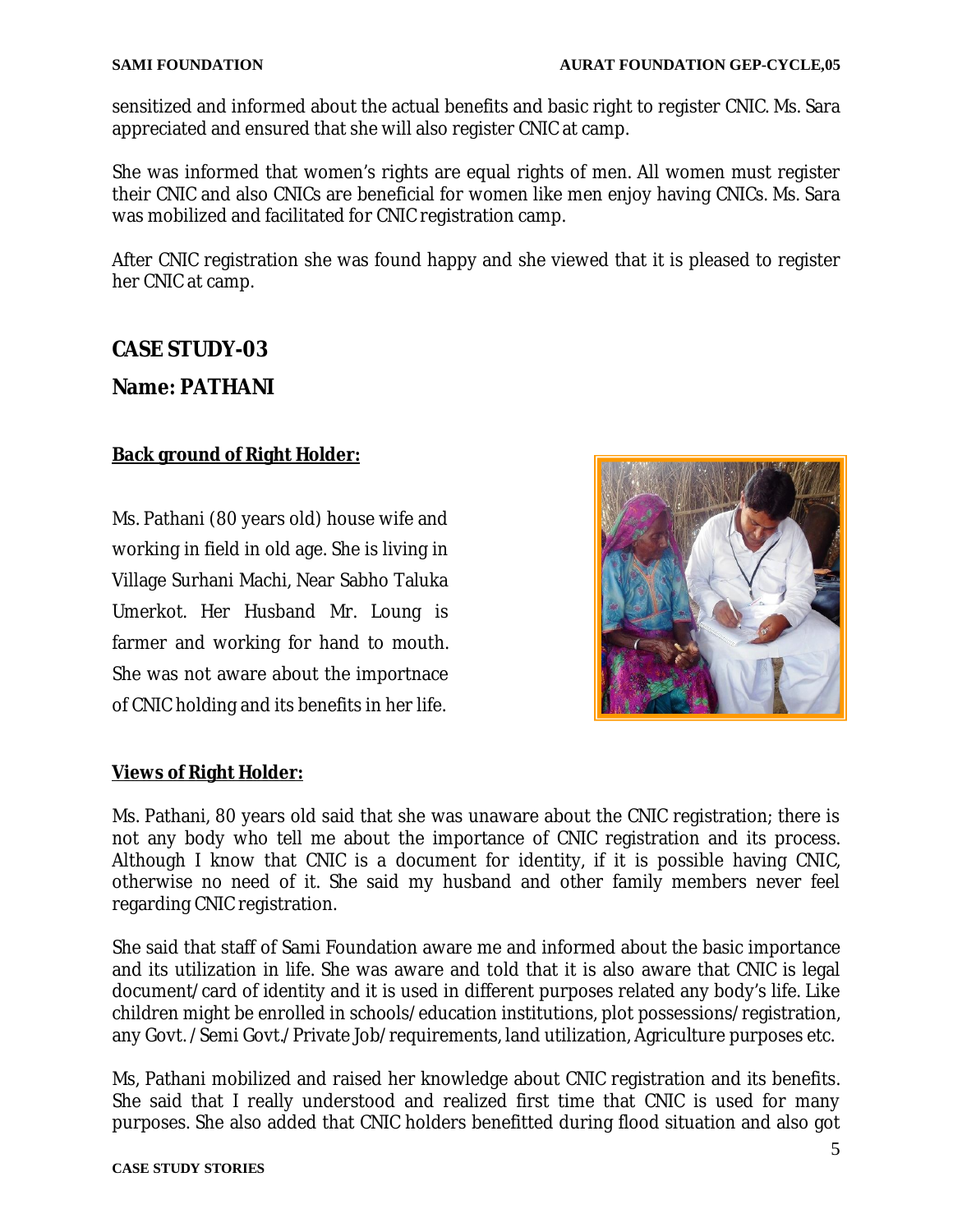benefit from Benazir Income Support Program. She said "I was very worried about unavailability of CNIC, because I could not get benefit during flood situation"

#### **CASE STUDY-04**

#### **Name: JEEMA**

### **Back ground of Right Holder:**

Ms. Jeema, 75 yeas old lives at village Makhan Samoon; she belongs to poor and farmer family. Her husband is aged and can not work in field. She has one son and eight daughters so her son is farmer and work in field. There is not any other income source. She has not ever registers her CNIC at NRC; it was first time to register CNIC at MRV.



### **Views of Right Holder:**

Ms. Jeeman shared her views and said it is first time of my life to register CNIC, before I knew about CNIC but there was not opportunity for me to register.

She said that field staff of Sami Foundation visited our village and introduced about the proejct and aware about CNIC registration and its importance.

Ms. Jeeman said I was also aware and sensitized during introductory meeting at Village level and also enlisted my name in base line data form. I felt great pleasant for its job that I am going to register my CNIC. Field Staff introduced Sami Foundatin, and said that SF is going to implement this project with the collaboration of Aurat Foundation, Funded by USAID. She also

said all women of our village found very happy for CNIC registraiton camp.

Ms. Jeeman told I have been 75 years old, it was not sensitized and aware about benefits of CNIC, however farmers and labourers can be register easily at door through NADRA. She

**CASE STUDY STORIES** 

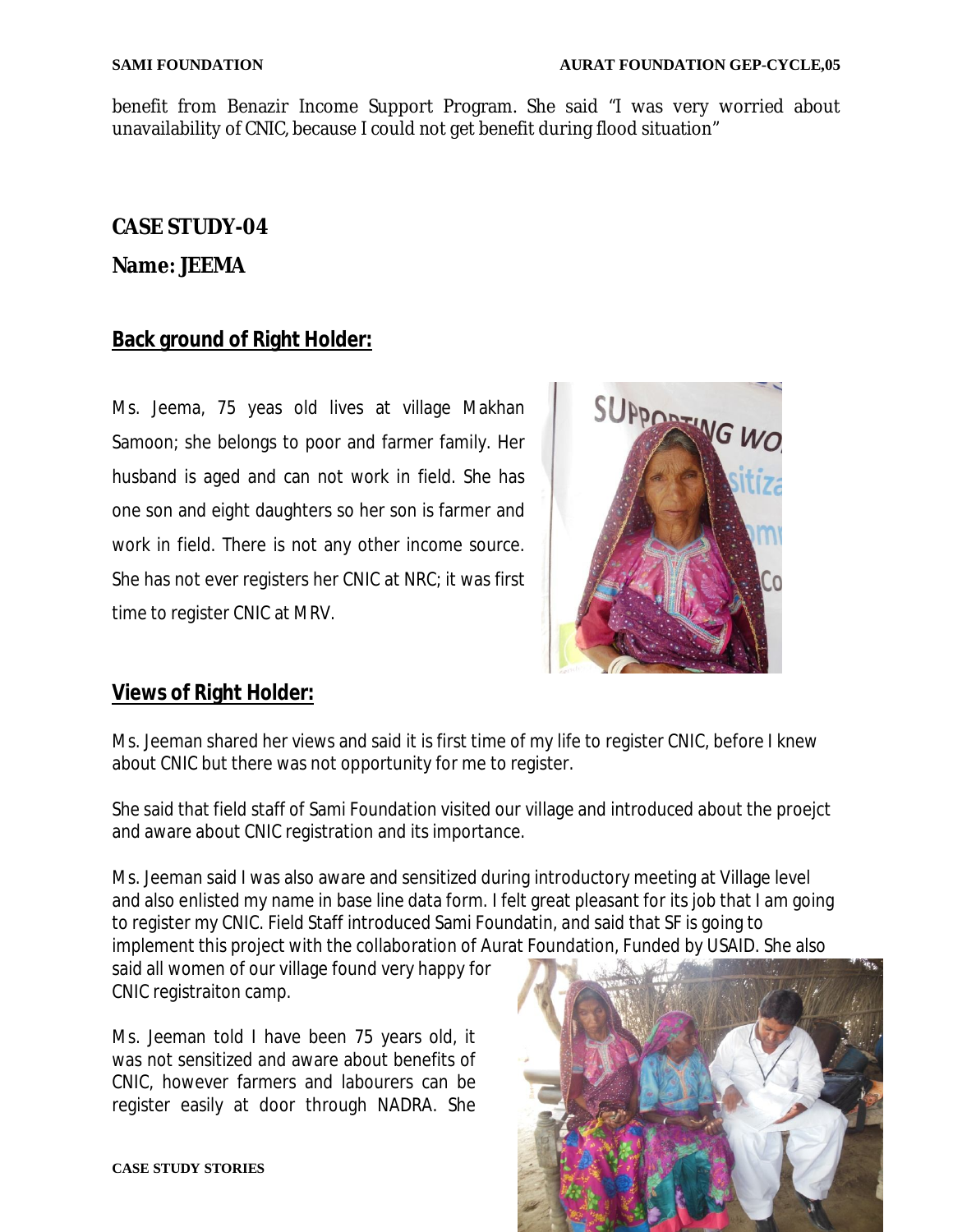added and said that my house was demaged during flood situation, that time I required shelter, health facilities, food and support on all levels, but I faced many difficulty because NGOs demanded CNIC and all support and inputs were provided to whome, who have CNICs. She said that time I realized and felt very regreted having no CNIC.

She said that field staff of Sami Foundation not only identify women with out CNICs but mobilzed and sensitized for CNIC registration. She said that members of Village Mobilization Committee faciliated and support on all levels.

She said I am feeeling pleasant and honor to register CNIC at MRV with the faciliatation and support of Sami Foundation. She also encourages to other women for CNIC registration.

#### **CASE STUDY-05**

#### **Name: DHAI**

#### **Back ground of Right Holder:**

Ms. Dhai w/o Khano Kohli, 75 years old, resident of village Punhoon Khan Khoso. She is widow

and 5 daughters, all daughters are married and one daughter takes care of her mother Dhai.

There is not any source of income and she is dependent. She could not register her CNIC, this is

first opportunity that Sami Foundation team mobilized and sensitized her for CNIC registration. MS. Dhai w/o Khano Kolhi was sensitized and mobilized for CNIC registration, although she is 75 years old but this is first opportunity for her to register CNIC at MRV. She belongs to farmer family and her husband passed away, so her family depended on her, She faced all the troubles and problems on her shoulders. She let her daughters married and supports them on her level.

#### **Views of Right Holder:**

Ms. Dhai kolhi shared her views and said that there were many chalenges and difficulties in my life, my husband has been died and I had been blind of both eyes.

I have 5 duaghters and I worked as female farmer in farm and it was source of income generation.

She shared that I am 75-80 years old and I had not been registered my CNIC, I have been spending my life with out CNIC holding. She said that team of Sami Foundation conducted village level meeting and I was faciliatated to participate in meeting and listened many